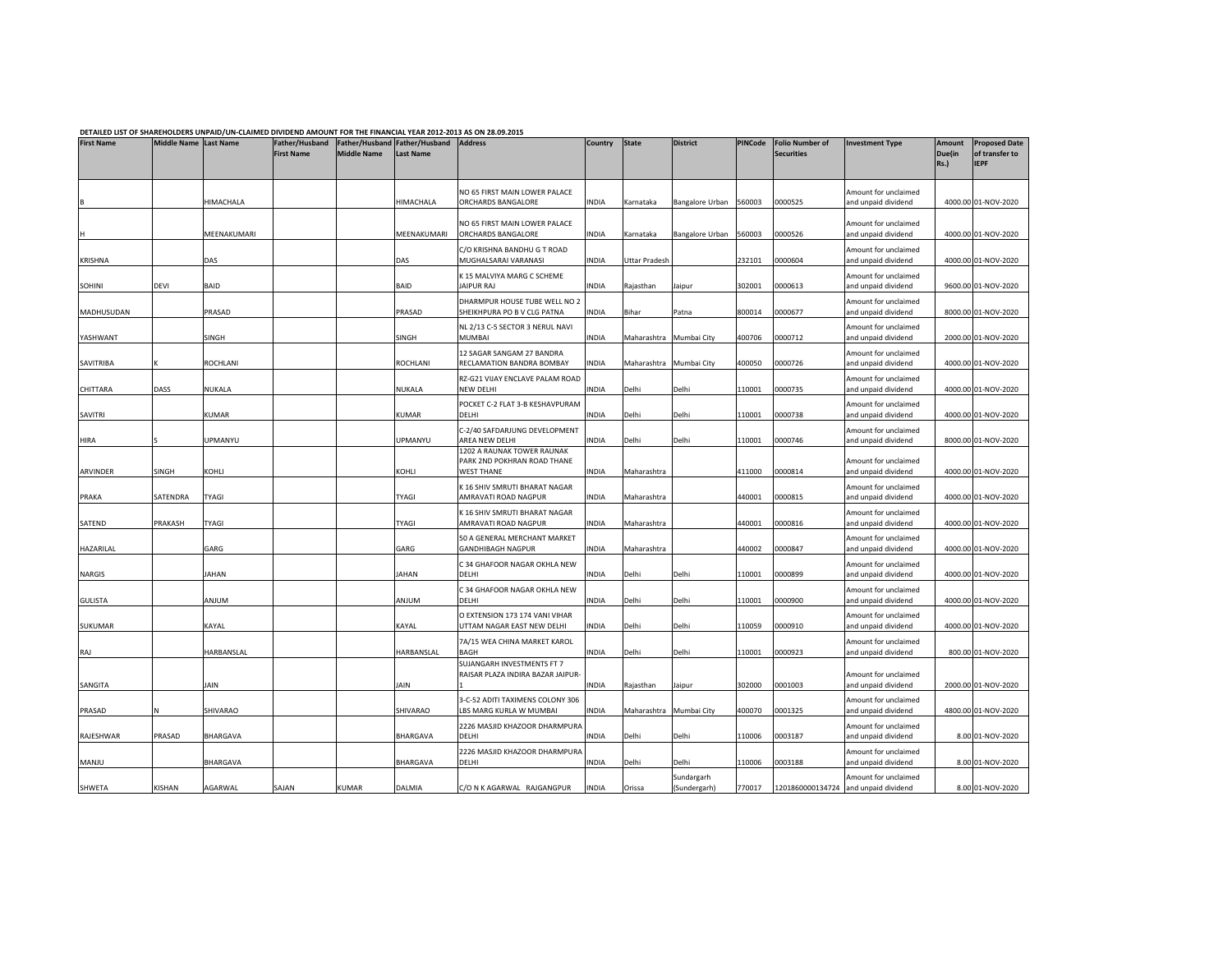| SONAL           |           | AGARWAL       | SANWAR       |               | AGARWAL            | C/O N/K AGARWAL MASJID ROAD<br>RAJGANGPUR                                               | INDIA        | Orissa            | Sundargarh<br>(Sundergarh) | 770017 | 1201860000295242 | Amount for unclaimed<br>and unpaid dividend | 8.00 01-NOV-2020    |
|-----------------|-----------|---------------|--------------|---------------|--------------------|-----------------------------------------------------------------------------------------|--------------|-------------------|----------------------------|--------|------------------|---------------------------------------------|---------------------|
|                 |           |               |              |               |                    | A 1 RANGKRUPA CO OP SOCIETY                                                             |              |                   |                            |        |                  |                                             |                     |
|                 |           |               |              |               |                    | MANKODIA VIJALPORE NAVSARI                                                              |              |                   |                            |        |                  | Amount for unclaimed                        |                     |
| ANKITA          | ANILBHAI  | <b>DESAI</b>  | ANILBHAI     |               | DESAI              | <b>NAVSARI</b>                                                                          | INDIA        | Gujarat           | Valsad                     | 396445 | 1201860000357963 | and unpaid dividend                         | 80.00 01-NOV-2020   |
|                 |           |               |              |               |                    | 7/40, ANAJ MANDI SAMRALA DIST-                                                          |              |                   |                            |        |                  | Amount for unclaimed                        |                     |
| SANJEEV         |           | <b>KUMAR</b>  |              |               | BIKRAMJIT          | LUDHIANA SAMRALA                                                                        | INDIA        | Punjab            |                            | 141114 | 1201910100012464 | and unpaid dividend                         | 8.00 01-NOV-2020    |
| <b>DIPAK</b>    | VINOD     | RUNWAL        |              |               | VINOD              | 34, FIRST FLOOR, 2ND CROSS PURA<br>POST, CHENNASADRA, BANGALORE                         | INDIA        | Karnataka         | <b>Bangalore Urban</b>     | 560068 | 1202000000097318 | Amount for unclaimed<br>and unpaid dividend | 8.00 01-NOV-2020    |
| ATTUPURATHU     |           | LUKE          | ATTUPURATHU  | LUKOSE        | ABRAHAM            | ATTUPURAM CHERUKOLE P O<br>MAVELIKARA                                                   | INDIA        | Kerala            | Thrissur                   | 690104 | 1202390000178139 | Amount for unclaimed<br>and unpaid dividend | 28.00 01-NOV-2020   |
| MARY            |           | JOSEPH        | PERINGATTU   | JOHN          | MATHAI             | MADASSERIL(H) EAST MARADY<br>MUVATTUPUZHA ERNAKULAM                                     | INDIA        | Kerala            | Kottayam                   | 686673 | 1202390000198907 | Amount for unclaimed<br>and unpaid dividend | 80.00 01-NOV-2020   |
| <b>MANOJ</b>    | KUMAR     | <b>GUPTA</b>  | SHBAJRANG    | LAL           | <b>GUPTA</b>       | 2488, SECTOR - 12, HOUSING BOARD<br>COLONY, SONEPAT                                     | INDIA        | Haryana           | Sonepat                    | 131001 | 1203000000053123 | Amount for unclaimed<br>and unpaid dividend | 8.00 01-NOV-2020    |
| м               | MAHAMMAD  | <b>IQBAL</b>  | SHAFIULLA    |               | MAHAMMAD           | HOUSE NO:11/435 RASAPPABAVI<br>STREET KALYANDURG                                        | INDIA        | Andhra<br>Pradesh | Anantapur                  | 515761 | 1203070000364505 | Amount for unclaimed<br>and unpaid dividend | 360.00 01-NOV-2020  |
| <b>TULSIDAS</b> | RAMANBHAI | PATEL         |              |               | RAMANBHAI          | MUKHIVAS TAL- DISI GANDHINAGAR<br><b>GANDHINAGAR</b>                                    | INDIA        | Gujarat           | Gandhinagar                | 382421 | 1203320001949697 | Amount for unclaimed<br>and unpaid dividend | 8.00 01-NOV-2020    |
| SANTOSH         |           | <b>THAKUR</b> | SURAJ        | LAL           | THAKUR             | 10/3, GROUND FLOOR, PREM<br>NAGAR, BLOCK-1, JANAKPURI, NEW<br>DELHI                     | INDIA        | Delhi             | Delhi                      | 110058 | 1203500000099159 | Amount for unclaimed<br>and unpaid dividend | 4.00 01-NOV-2020    |
|                 |           |               |              |               |                    | BESIDE NEW EXCHANGE LAKAD GANJ                                                          |              | Madhya            |                            |        |                  | Amount for unclaimed                        |                     |
| KOKILA          |           | AGRAWAL       | SHEELCHANDRA |               | AGRAWAL            | BEHIND DR.K.C. SANU ITARSI                                                              | <b>NDIA</b>  | Pradesh           | Hoshangabad                | 461111 | 1204330000010201 | and unpaid dividend                         | 200.00 01-NOV-2020  |
| RANJEETSINHA    | KAKASAHEB | <b>JADHAV</b> | KAKASAHEB    | YASHAWANT     | <b>JADHAV</b>      | A/P-PANKAJ YESHWANT NAGAR<br>VITA                                                       | INDIA        | Maharashtra       |                            | 415311 | 1204470004192891 | Amount for unclaimed<br>and unpaid dividend | 2000.00 01-NOV-2020 |
| <b>JOHN</b>     |           | VARGHESE      |              | M             | VARGHESE           | CHAKRAMAKKIL HOUSE PALUVAI PO<br>DT THRISSUR THRISSUR                                   | INDIA        | Kerala            | Thrissur                   | 680522 | 1204470007054479 | Amount for unclaimed<br>and unpaid dividend | 196.00 01-NOV-2020  |
| NANDEESHA       |           |               |              |               | MAHADEVAPPA        | 2ND STAGE J P NAGAR MYSORE<br><b>MYSORE</b>                                             | INDIA        | Karnataka         |                            | 570008 | 1204720001454444 | Amount for unclaimed<br>and unpaid dividend | 556.00 01-NOV-2020  |
| DILEEP          |           |               |              |               | MUSTAFA            | MANKUZHIYIL HOUSE NEAR<br>KANDRUMBA TEMPLE<br>EZHUVATHIRUTHY, PONNANI<br><b>EDAPPAL</b> | INDIA        | Kerala            |                            | 679577 | 1204760000197664 | Amount for unclaimed<br>and unpaid dividend | 100.00 01-NOV-2020  |
|                 |           |               |              |               |                    | H NO A-2158 GROUND FLOOR BACK<br>SIDE GATE NO - 5 GREEN FIELDS                          |              |                   |                            |        |                  | Amount for unclaimed                        |                     |
| RAKESH          |           | AGGARWAL      | LAXMI        | <b>NARAIN</b> | AGARWAL            | <b>COLONY FARIDABAD</b>                                                                 | INDIA        | Haryana           | Faridabad                  | 121003 | 1206070000008662 | and unpaid dividend                         | 4.00 01-NOV-2020    |
|                 |           |               |              |               |                    | A269/2 RAJENDRA NAGAR BAREILLY                                                          |              |                   |                            |        |                  | Amount for unclaimed                        |                     |
| PUNEET          |           | SARPAL        |              |               | SARPAL             | <b>BAREILLY</b>                                                                         | INDIA        | Jttarakhand       | Bareily                    | 243001 | 1206120000270593 | and unpaid dividend                         | 800.00 01-NOV-2020  |
| ASHISH          | AMRUTLAL  | MUTHA         |              |               | AMRUTLAL           | IMARAT COMPANY M.G.ROAD<br>AHMEDNAGAR                                                   | INDIA        | Maharashtra       |                            | 414001 | 1302190000082432 | Amount for unclaimed<br>and unpaid dividend | 8.00 01-NOV-2020    |
| DHARAMPALSINGHP |           |               |              |               |                    | 14 B/31 DEV NAGAR KAROL BAGH                                                            |              |                   |                            |        |                  | Amount for unclaimed                        |                     |
| ALDHARAM        | PAL       | SINGH         |              |               | <b>JOGINDSINGH</b> | <b>NEW DELHI</b>                                                                        | INDIA        | Delhi             | Delhi                      | 110005 | 1302800000000143 | and unpaid dividend                         | 16.00 01-NOV-2020   |
|                 |           |               |              |               |                    | WZ 10 A IIND FLOOR STREET NO 1                                                          |              |                   |                            |        |                  |                                             |                     |
| NAVNEETKAUR     | REEN      | <b>REEN</b>   | SBHUPENDRA   | SINGH         | REEN               | SHIV NAGAR JAIL ROAD JANAKPURI<br><b>NEW DELHI</b>                                      | INDIA        | Delhi             | Delhi                      | 110058 | 1302800000000289 | Amount for unclaimed<br>and unpaid dividend | 16.00 01-NOV-2020   |
|                 |           |               |              |               |                    | WZ 10 A IIND FLOOR STREET 1<br>SHIVNAGAR JAIL ROAD JANAKPURI                            |              |                   |                            |        |                  | Amount for unclaimed                        |                     |
| BHUPENDRASINGH  | REEN      | REEN          | SISHWAR      | <b>SINGH</b>  | REEN               | <b>NEW DELHI</b>                                                                        | INDIA        | Delhi             | Delhi                      | 110058 | 1302800000000293 | and unpaid dividend                         | 8.00 01-NOV-2020    |
|                 |           |               |              |               |                    | 339 A POCKET E LIG FLAT GTB                                                             |              |                   |                            |        |                  | Amount for unclaimed                        |                     |
| <b>JAIKUMAR</b> | SHARMA    | SHARMA        | SH           | CHITYRAKOOT   | SHARMA             | <b>ENCLAVE DELHI</b>                                                                    | <b>INDIA</b> | Delhi             | Delhi                      | 110093 |                  | 1302800000000411 and unpaid dividend        | 8.00 01-NOV-2020    |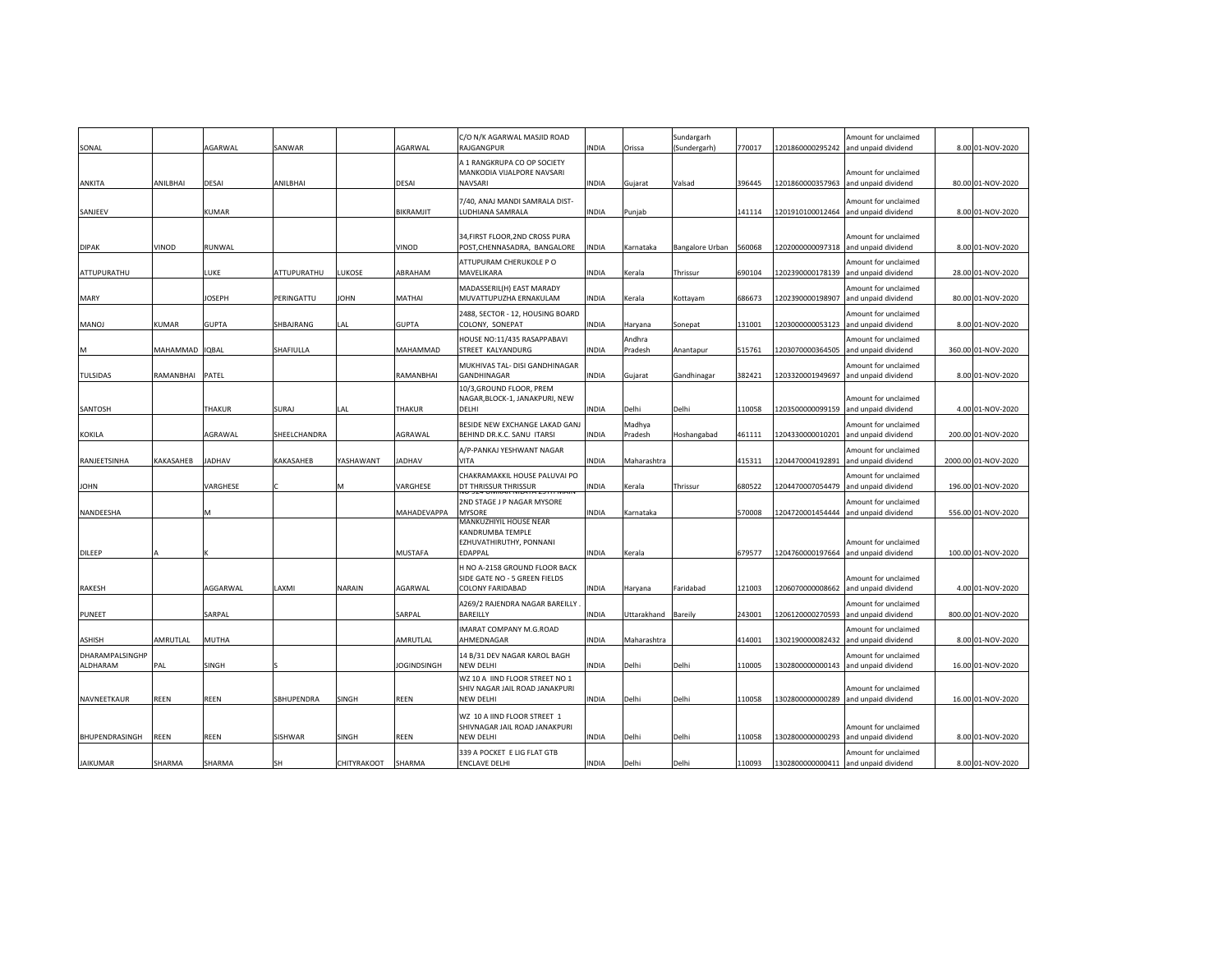| KUMARESAN     |              |              |                |          | MARIMUTHU     | FLAT NO 2 W C BLOCK DIVYA JYOTI<br>LAKE VIEW COUNTRY APT MANIPAL<br>COUNTRY RD SINGASANDRA<br>BANGALORE | <b>INDIA</b> | Karnataka           | Bangalore Urban            | 560068 | 1304140000118919 | Amount for unclaimed<br>and unpaid dividend | 80.00 01-NOV-2020   |
|---------------|--------------|--------------|----------------|----------|---------------|---------------------------------------------------------------------------------------------------------|--------------|---------------------|----------------------------|--------|------------------|---------------------------------------------|---------------------|
| MOHAN         | <b>KUMAR</b> | SARRAF       |                |          | SARRAF        | FLAT NO 103 13/384 CIVIL LINES<br><b>KANPUR</b>                                                         | <b>INDIA</b> |                     | Uttar Pradesh Kanpur Nagar | 208001 | IN30001110108278 | Amount for unclaimed<br>and unpaid dividend | 504.00 01-NOV-2020  |
|               |              |              |                |          |               | 2226 MASJID KHAZOOR DHARMPURA                                                                           |              |                     |                            |        |                  | Amount for unclaimed                        |                     |
| RAJESHWAR     | PRASAD       | BHARGAVA     | LATESHRILAXMI  | NARIAN   | BHARGAVA      | DELHI<br>HOUSE NO 2/1048 NEAR HEENA                                                                     | <b>INDIA</b> | Delhi               | Delhi                      | 110006 | IN30011810449123 | and unpaid dividend                         | 16.00 01-NOV-2020   |
| VINOD         |              | <b>(UMAR</b> |                |          | GARG          | MAHNDI OLD FARIDABAD HARYANA<br><b>FARIDABAD</b>                                                        | INDIA        | Haryana             | Faridabad                  | 121002 | IN30011810455529 | Amount for unclaimed<br>and unpaid dividend | 16.00 01-NOV-2020   |
|               |              |              |                |          |               | HOUSE NO 2/1048 NEAR HEENA                                                                              |              |                     |                            |        |                  | Amount for unclaimed                        |                     |
| VINOD         |              | <b>GUPTA</b> |                |          | GARG          | MEHNDI HARYANA OLD FARIDABAD                                                                            | <b>INDIA</b> | Haryana             | Faridabad                  | 121002 | IN30011810455560 | and unpaid dividend                         | 16.00 01-NOV-2020   |
|               |              | <b>GUPTA</b> |                |          | GARG          | HOUSE NO 2/1048 NEAR BLACK ROSE<br>MEHNDI HARYANA FARIDABAD                                             | <b>INDIA</b> | Haryana             | Faridabad                  | 121002 | IN30011810455609 | Amount for unclaimed<br>and unpaid dividend | 16.00 01-NOV-2020   |
| CHETAN        |              | CHADHA       | KRISHAN        | LAL      | CHADHA        | 9/38 A MOTI NAGAR NEW DELHI                                                                             | <b>INDIA</b> | Delhi               | Delhi                      | 110015 | IN30011810826627 | Amount for unclaimed<br>and unpaid dividend | 8.00 01-NOV-2020    |
| PANKAJ        | KUMAR        | SHARMA       | GAJENDRA       |          | SHARMA        | V ASLOO CHURU RAJASTHAN CHURU  INDIA                                                                    |              | Rajasthan           | Churu                      | 331001 | IN30011811341698 | Amount for unclaimed<br>and unpaid dividend | 200.00 01-NOV-2020  |
| HIMANSHU      |              | CHADHA       | KRISHAN        | LAL      | CHADHA        | 9/38A MOTI NAGAR NEW DELHI                                                                              | <b>INDIA</b> | Delhi               | Delhi                      | 10015  | IN30011811404807 | Amount for unclaimed<br>and unpaid dividend | 2.00 01-NOV-2020    |
|               |              |              |                |          |               |                                                                                                         |              |                     |                            |        |                  | Amount for unclaimed                        |                     |
| <b>IYOTI</b>  |              | CHADHA       | <b>KRISHAN</b> | LAL      | CHADHA        | 9/38 A MOTI NAGAR NEW DELHI                                                                             | <b>INDIA</b> | Delhi               | Delhi                      | 110015 | IN30011811404856 | and unpaid dividend                         | 2.00 01-NOV-2020    |
|               | NAVEEN       | KUMAR        | M              |          | MADANLAL      | 13 FACTORY ROAD NELLIKUPPAM                                                                             | INDIA        | Tamil Nadu          | Cuddalore                  | 607105 | IN30021410490632 | Amount for unclaimed<br>and unpaid dividend | 12.00 01-NOV-2020   |
| <b>SUSHIL</b> | <b>KUMAR</b> | JAIN         | <b>MOHAN</b>   | LAL      | JAIN          | G 111 UDAI PATH SHYAM NAGAR<br>NEW SANGANER ROAD JAIPUR<br>RAJASTHAN                                    | <b>INDIA</b> | Rajasthan           | Jaipur                     | 302020 | IN30021414455212 | Amount for unclaimed<br>and unpaid dividend | 7992.00 01-NOV-2020 |
|               |              |              |                |          |               | CHAITHANYA 473 A,<br>KARUKKAPADAM ROAD<br>THIRUVILWAMALA P O TRICHUR,                                   |              |                     |                            |        |                  | Amount for unclaimed                        |                     |
| SUDHAKARAN    |              |              | NARAYANAN      | NAIR     |               | KERALA                                                                                                  | <b>INDIA</b> | Kerala              | Kottayam                   | 686001 | IN30023910534306 | and unpaid dividend                         | 20.00 01-NOV-2020   |
| NILUTPAL      |              | SENGUPTA     |                |          | SENGUPTA      | 94, RAJKRISHNA CHATTERJEE ROAD<br>GROUND FLOOR PO- KASBA<br>CALCUTTA                                    | <b>INDIA</b> | West Bengal         |                            | 700042 | IN30026310036561 | Amount for unclaimed<br>and unpaid dividend | 8.00 01-NOV-2020    |
|               |              |              |                |          |               | 3/6/69/1 PLOT NO 26 SRI VENKATESH<br>MENSION AVANTHI NAGAR                                              |              | Andhra              |                            |        |                  | Amount for unclaimed                        |                     |
| JITENDRA      |              | BALDWA       | RAMANUJ        |          | BALDWA        | BASHEERBAGH HYDERABAD                                                                                   | INDIA        | Pradesh             | Hyderabad                  | 500029 | IN30047642716305 | and unpaid dividend                         | 6604.00 01-NOV-2020 |
| MUHAMMED      |              |              | KUNHABDULL     | HAJI     | THAYYULLATHIL | THAYULLATHIL HOUSE<br>BHUMIVATHUKKAL PO VALAYAM<br>BADAGARA KOZHIKODE KERALA                            | <b>INDIA</b> | Kerala              |                            | 673517 | IN30051311520713 | Amount for unclaimed<br>and unpaid dividend | 40.00 01-NOV-2020   |
|               |              |              |                |          |               | B 1 07 KASLIWAL CLASSIC TAPADIYA                                                                        |              |                     |                            |        |                  | Amount for unclaimed                        |                     |
| BABASAHEB     | SAHEBRAO     | SANAP        | SAHEBRAO       | AMARUTTA | SANAP         | NAGAR AURANGABAD                                                                                        | <b>INDIA</b> | Maharashtra         |                            | 431003 | IN30051312667080 | and unpaid dividend                         | 4.00 01-NOV-2020    |
| GHAN          | SHYAM        | SONI         | AKHEY          | RAJ      | SONI          | 19 111 NEHRU COLONY FALNA FALNA<br>RAJASTHAN                                                            | <b>INDIA</b> | Rajasthan           | Pali                       | 306116 | IN30051315686972 | Amount for unclaimed<br>and unpaid dividend | 30.00 01-NOV-2020   |
|               | JAISHANKAR   | IYER         |                |          | IYER          | C 3 LIC COLONY AZAD NAGAR<br>BALODA BAZAR ROAD MOVA RAIPUR<br>CG                                        | <b>INDIA</b> | Chhattisgarh Raipur |                            | 492007 | IN30112715612034 | Amount for unclaimed<br>and unpaid dividend | 320.00 01-NOV-2020  |
| APARNA        | SANDEEP      | SHIRAM       | SANDEEP        |          | SHIRAM        | SAI PUJA BAUG FLAT 54 D WING<br>PHASE II AKURDI PUNE                                                    | <b>INDIA</b> | Maharashtra         |                            | 411035 | IN30154917735393 | Amount for unclaimed<br>and unpaid dividend | 40.00 01-NOV-2020   |
|               |              |              |                |          |               | 792, 8TH CROSS RAMANUJA RASTHE                                                                          |              |                     |                            |        |                  | Amount for unclaimed                        |                     |